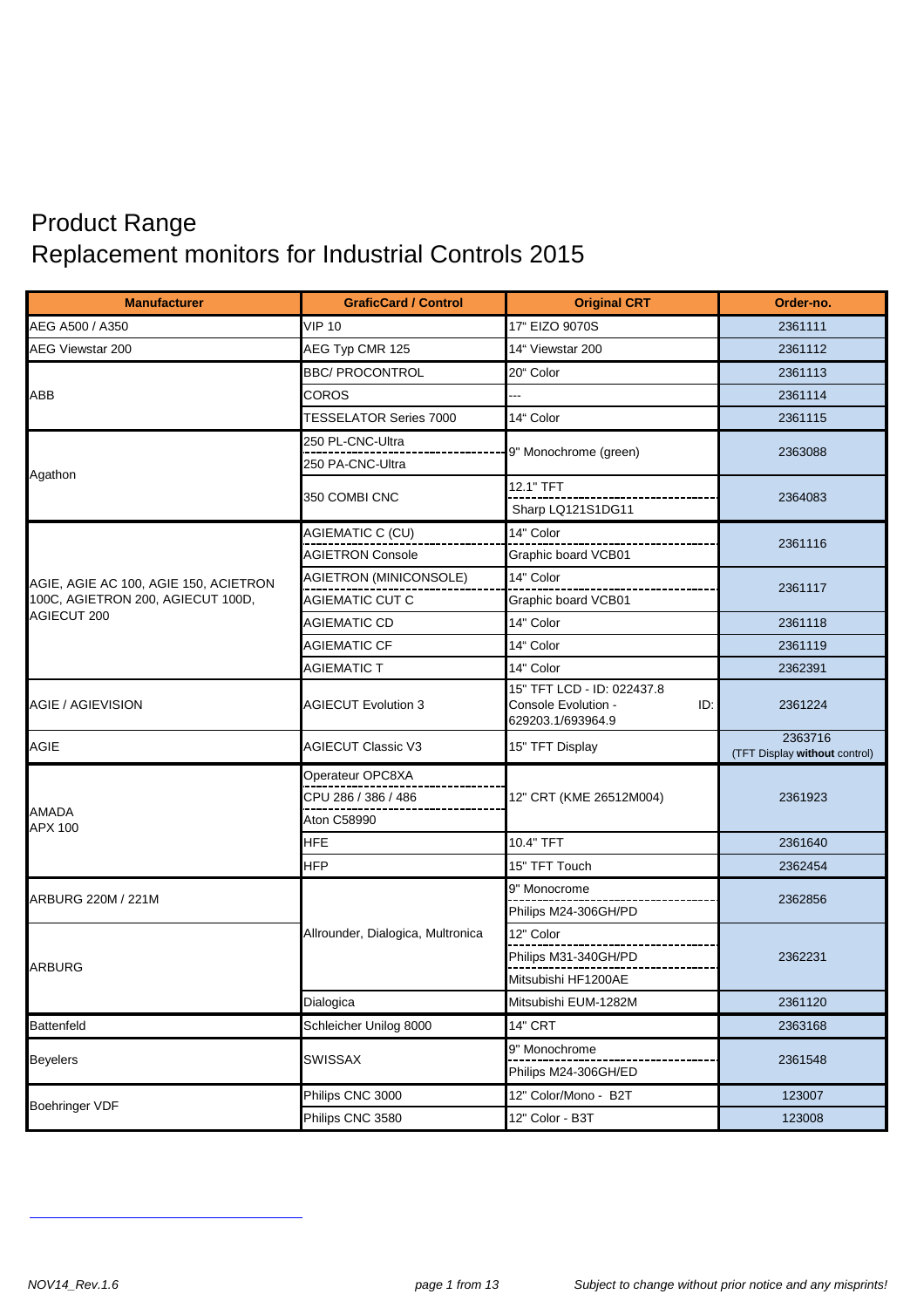| <b>Manufacturer</b>                     | <b>GraficCard / Control</b>                                                          | <b>Original CRT</b>                        | Order-no. |
|-----------------------------------------|--------------------------------------------------------------------------------------|--------------------------------------------|-----------|
|                                         | CC100T/100M/120M                                                                     | 9"/10" CRT                                 | 2361121   |
| <b>BOSCH</b>                            |                                                                                      | 12" Monochrome                             |           |
| HÜLLER HILLE<br><b>WEILER UD 24 CNC</b> | CC200/CC220M/CC300/CC320                                                             | MM12005U-255B                              | 2361122   |
| <b>TRUMAGRAPH</b>                       |                                                                                      | 14" Color                                  |           |
|                                         | CC200/CC220/CC300/CC320                                                              | MAC2014                                    | 2361123   |
| BWO / Heckler & Koch                    | CNC 785 / CNC 785-H                                                                  | EL Sharp LJ51AU327                         | 2361302   |
|                                         | Roboform 100 / 200 / 400                                                             | 9" Monochrome                              | 2361124   |
|                                         | Robofil 100 / 200 / 400 / 600                                                        |                                            |           |
|                                         | Roboform 84 / Sodick A65                                                             | 14" Color                                  | 2361413   |
|                                         | Robofil 290F / 310F / 510F                                                           | 14" Color                                  | 2363061   |
| Charmilles                              | Roboform 20 / 20A / 22 / 30 /<br>31 / 35 / 40 / 41 / 50 / 51 / 54 / 55               |                                            |           |
|                                         | Roboform 200 / 400 / 810 /<br>2000 / 2400 / 4000                                     | 14" Color                                  | 2362004   |
|                                         | Robofil 290 / 290 AWT / 295 /<br>300 / 310 / 510 / 2020 / 2030 / 4020<br>4030 / 6020 |                                            |           |
| <b>CHIRON</b>                           | Sinumerik 810                                                                        | 9" Monochrome                              | 2361283   |
| Cincinatti Milacron                     | Acramatic 2100                                                                       | 14" Color                                  | 2361681   |
| Citizen M20                             | Mitsubishi Meldas                                                                    | 12" Monochrome / 14" Color                 | 2361161   |
| <b>Crede Elektronik</b>                 | Schweißsteuerung T9S                                                                 | 9" Monochrome (green)                      | 2361213   |
|                                         | <b>CNC 3200</b>                                                                      | 9" Monochrome                              | 2361961   |
|                                         | DNC 70, DNC 74                                                                       | 9" Monochrome                              | 2361919   |
|                                         | CNC 7000, CNC 7300, DNC 7500                                                         | 9" Monochrome                              | 2363049   |
|                                         | <b>DNC 30</b>                                                                        | 9" Monochrome                              | 2362112   |
|                                         | <b>EURO III</b>                                                                      | 9" Monochrome                              | 2364091   |
|                                         | DNC 7000, DNC 7400                                                                   | 12" / 14" Monochrome                       | 2361912   |
|                                         | DNC 90 / 94 / 900 / 904                                                              | 14" Color                                  | 2361911   |
|                                         | <b>DNC 9000</b>                                                                      | 12" Monochrome / 14" Color                 | 2364093   |
|                                         | <b>DNC 80</b>                                                                        | 10.4" TFT Display                          | 2363919   |
| <b>CYBELEC</b>                          | DNC 800, DNC 806 PS<br>(plug-in version)                                             | 10.4" TFT Display                          | 2362075   |
|                                         | DNC 800 (mounting holes)                                                             | 10.4" TFT Display                          | 2362514   |
|                                         | <b>DNC 1200</b>                                                                      | 12.1" TFT Color                            | 2362521   |
|                                         |                                                                                      | TFT Displays without control:              |           |
|                                         | <b>DNC 10</b>                                                                        | 5.1" TFT Display Optrex                    | 2364092   |
|                                         | <b>DNC 806</b>                                                                       | 10.4" TFT Display<br>LM-CH53-22NAP (Sanyo) | 2363411   |
|                                         | <b>DNC 880LS</b>                                                                     | 10.4" TFT Display<br>LQ104V1DG51 (Sharp)   | 2363641   |
|                                         | DNC ModEva10                                                                         | 10.4" TFT Display<br>PD104VT2 (PrimeView)  | 2362018   |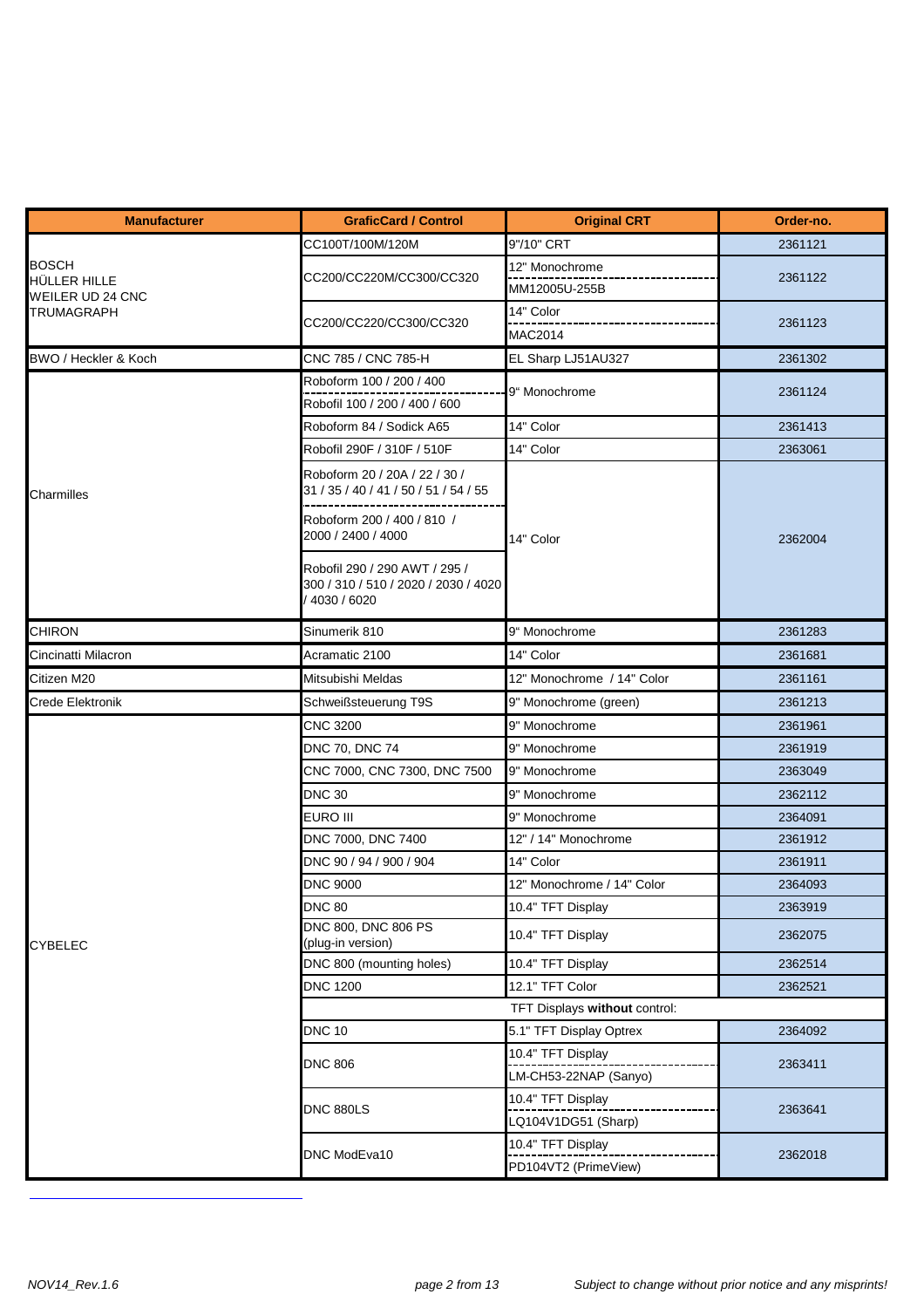| <b>Manufacturer</b>   | <b>GraficCard / Control</b>                                                          | <b>Original CRT</b>       | Order-no.                                                                                       |
|-----------------------|--------------------------------------------------------------------------------------|---------------------------|-------------------------------------------------------------------------------------------------|
|                       | DA-58 / e, DA-59, DA-69, DA-65                                                       | 12" Color                 | 2361241                                                                                         |
| <b>DELEM</b>          | DA-64, -54, -23e, -24, -24e                                                          | 12" Monochrome            | 2361242                                                                                         |
|                       | DA-23, DA-42                                                                         | 9" Monochrome             | 2361243                                                                                         |
|                       | DA-21, DA21E                                                                         | 7" Monochrome             | 2361244                                                                                         |
| <b>DONAU Danusys</b>  | iTNC530                                                                              | 15" BF150                 | 2363729                                                                                         |
| <b>DROOP&amp;REIN</b> | System IBF                                                                           | 14" Color                 | 2361180                                                                                         |
|                       | VI S4 VISULESTA 4                                                                    | 7" Monochrome             | 2361133                                                                                         |
| <b>ELESTA</b>         | ZBS002A00                                                                            | 9"/10" Monochrome         | 2362125                                                                                         |
|                       | EC88 EL, EC100-A02                                                                   | LJ640U32 (8.9" / SHARP)   |                                                                                                 |
| <b>ENGEL (KEBA)</b>   | RC90, RC100-A01                                                                      | LF640U34 (8.9" / SHARP)   | 2362045                                                                                         |
|                       |                                                                                      | 9" Color - EGA/TTL        | 2361426                                                                                         |
| <b>ESA</b>            | TRIA 7600 E                                                                          | 9" Color - RGB/VGA        | 2361427                                                                                         |
|                       |                                                                                      | 14" Color - EGA/TTL       | 2361235                                                                                         |
|                       |                                                                                      | 14" Color - RGB/VGA       | 2363499                                                                                         |
| Exner                 | E 402                                                                                | <b>14" CRT</b>            | 2363033                                                                                         |
|                       |                                                                                      | 14" Color                 | 2361135<br>connection variants:<br>20-pin/3rows<br>Mini-Centronix male<br>Mini-Centronix female |
|                       | Series 6, 10, 11, 15, 15A, 15B,<br>15M, 15T, 16, 16M, 16-P, 16T, 18,<br>18M, 20, 20T | A61L-0001-0074            |                                                                                                 |
|                       |                                                                                      | A61L-0001-0094            |                                                                                                 |
|                       |                                                                                      | A61L-0001-0096 (TTL)      |                                                                                                 |
|                       |                                                                                      | A61L-0001-0097            |                                                                                                 |
|                       |                                                                                      | Toshiba D14CM -06A / -01A |                                                                                                 |
|                       |                                                                                      | Hitachi C14C-1472DF       |                                                                                                 |
|                       |                                                                                      | Matsushita TX-1450ABA     |                                                                                                 |
|                       |                                                                                      | A02B-0222-C071            |                                                                                                 |
|                       |                                                                                      | A02B-0222-C072            |                                                                                                 |
|                       |                                                                                      | A02B-0200-C071 / MBR      |                                                                                                 |
| FANUC (GE FANUC)      |                                                                                      | 12" Color                 |                                                                                                 |
|                       | Series 3, 3M, 3T, 10, 11                                                             | A61L-0001-0077            | 2361136                                                                                         |
|                       |                                                                                      | A61L-0001-0087            |                                                                                                 |
|                       | Series 3                                                                             | 12" Monochrome (green)    | 2363058                                                                                         |
|                       |                                                                                      | A61-0001-0073             |                                                                                                 |
|                       | Series 16-TT / Unit LCD MDI<br>A02B-0120-C061/TA / WA                                | 10,4" TFT                 | 2363880                                                                                         |
|                       | Series 15-M<br>Unit LCD MDI A02B-0163-C332                                           | 9,5" TFT                  | 2363877                                                                                         |
|                       | Series 16-M / Unit LCD MDI<br>A02B-0200-C061 / MB / TBS                              | 9.5" TFT                  | 2363881                                                                                         |
|                       | MSC 518 FANUC<br>Unit LCD A02B-0200-C115                                             | 9,4" TFT                  | 2363882                                                                                         |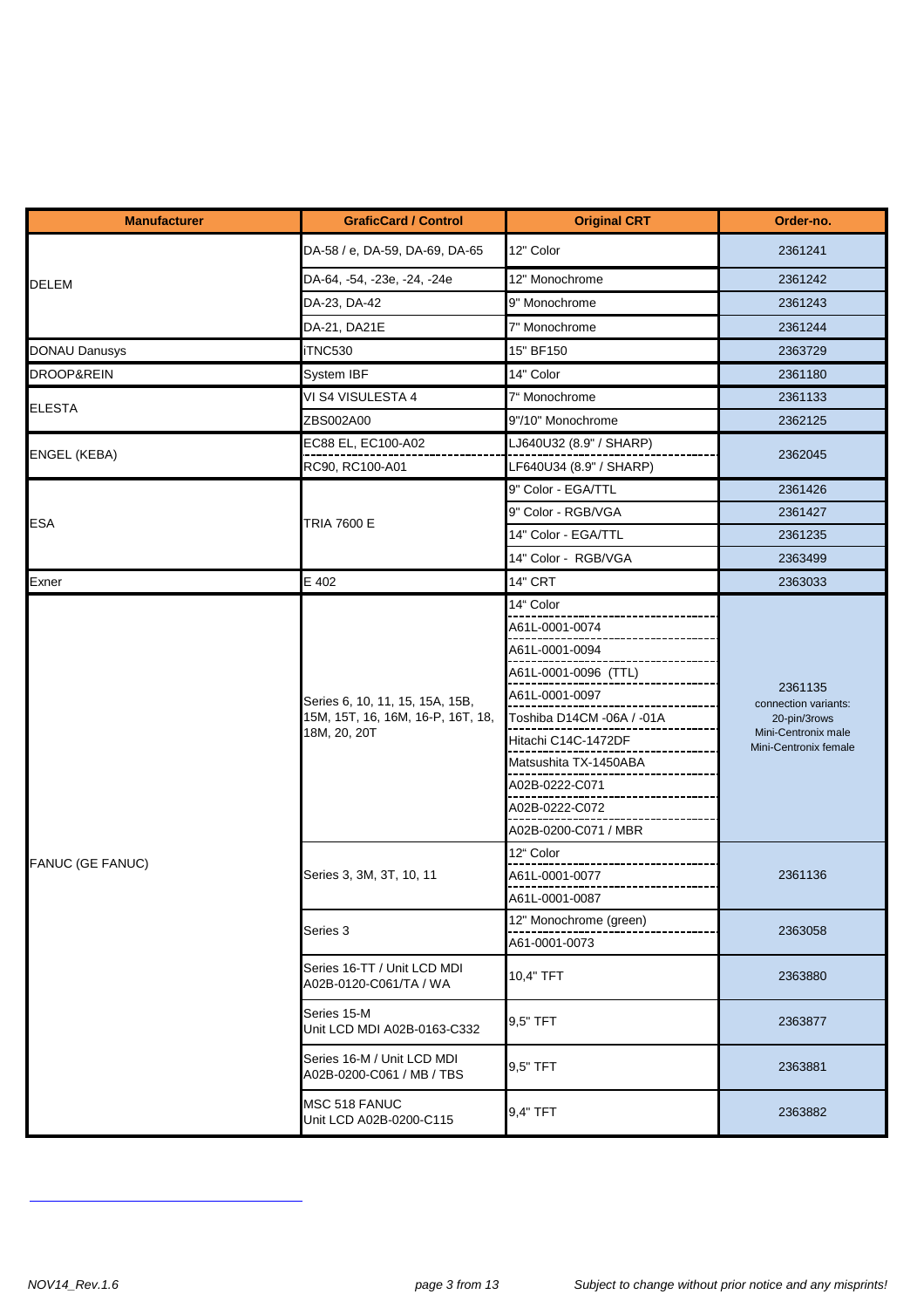| <b>Manufacturer</b>     | <b>GraficCard / Control</b>                                                                                 | <b>Original CRT</b>       | Order-no. |
|-------------------------|-------------------------------------------------------------------------------------------------------------|---------------------------|-----------|
|                         |                                                                                                             | 9" Monochrome             |           |
|                         |                                                                                                             | A61L-0001-0071            |           |
|                         |                                                                                                             | A61L-0001-0072            |           |
|                         | Series 0, 0M, 0T, 6, 6B, 6BT, 6M,                                                                           | A61L-0001-0076            |           |
|                         | 6MB, 11, 11M, 11T, 15-M                                                                                     | A61L-0001-0079            |           |
|                         | Series 0M mit GRAPHIC/MPG<br>A16B-1210-800B.                                                                | A61L-0001-0086            | 2362819   |
|                         | CRT Unit A02B-0120-C051/TAR                                                                                 | A61L-0001-0092            |           |
|                         | CRT Unit A02B-0120-C041/TAR                                                                                 | A61L-0001-0093            |           |
|                         |                                                                                                             | Toshiba D9MM-11A,         |           |
|                         |                                                                                                             | MDT947B-1A/-1B/-2B        |           |
|                         |                                                                                                             | TX901-AB, KF-M7099H       |           |
|                         |                                                                                                             | 9" Color                  |           |
|                         |                                                                                                             | A61L-0001-0090            |           |
|                         | Series 15, 16, 18, 20, 0-B                                                                                  | A61L-0001-0095 (D9CM-01)  | 2361138   |
|                         |                                                                                                             | A61L-0001-0215/B          |           |
|                         |                                                                                                             | LCD MDI A02B-0200-C061    |           |
|                         | Series 16-L                                                                                                 | A02B-0200-C050            | 2363045   |
|                         | Series 0, 15, 16, 18                                                                                        | 9" Color (Plasma Display) |           |
| <b>FANUC (GE FANUC)</b> | MF-T8                                                                                                       | A61L-0001-0116            | 2362384   |
|                         | Series 18-M / Unit LCD MDI<br>A02B-0222-C136/MAR                                                            | 8,4" TFT                  | 2363878   |
|                         | Series 18-T / Unit LCD MDI<br>A02-0120-C131/TAR / TAS                                                       | 8,4" TFT                  | 2363879   |
|                         | TFT Displays without control:                                                                               |                           |           |
|                         | 16i, 160i - LA, 18i, 20i, 21i                                                                               | A61L-0001-0163            | 2361772   |
|                         |                                                                                                             | A61L-0001-0168            |           |
|                         | 18i TA                                                                                                      |                           | 2362203   |
|                         | 16L                                                                                                         | A61L-0001-0138            | 2363510   |
|                         |                                                                                                             | A61L-0001-0139            | 2363511   |
|                         | 0-MD, 0-TD, 0-Mate, 0i-Mate,<br>Power Mate, D, F, 16, 18,<br>Model C / Series 0i auch Fanuc 21i<br>18i, 16i | A61L-0001-0142            | 2363512   |
|                         | 15-B, 16-C, 18-C                                                                                            | A61L-0001-0154            | 2363513   |
|                         |                                                                                                             | A61L-0001-0162            | 2363514   |
|                         | 15M, 15T, 15i, 16M, 16T, 16i, 18M,<br>18T                                                                   | A61L-0001-0176            | 2363515   |
|                         | Series i                                                                                                    | A61L-0001-0193            | 2363516   |
| Favretto                |                                                                                                             | <b>14" CRT</b>            | 2363055   |
| Ferromatik / K-175      | <b>IQT33, IQT44</b>                                                                                         | 10,4" TFT                 | 2363001   |
|                         | <b>B &amp; R Provit 2000</b>                                                                                | 5D2000.23                 |           |
| GEM80                   | GEM80                                                                                                       |                           | 2361457   |
| <b>General Electric</b> | P-Scope DS7 / DSX                                                                                           | 10" Monochrome            | 2361139   |
|                         | Sophy 257 / DST 15                                                                                          | 14" Color                 | 2361140   |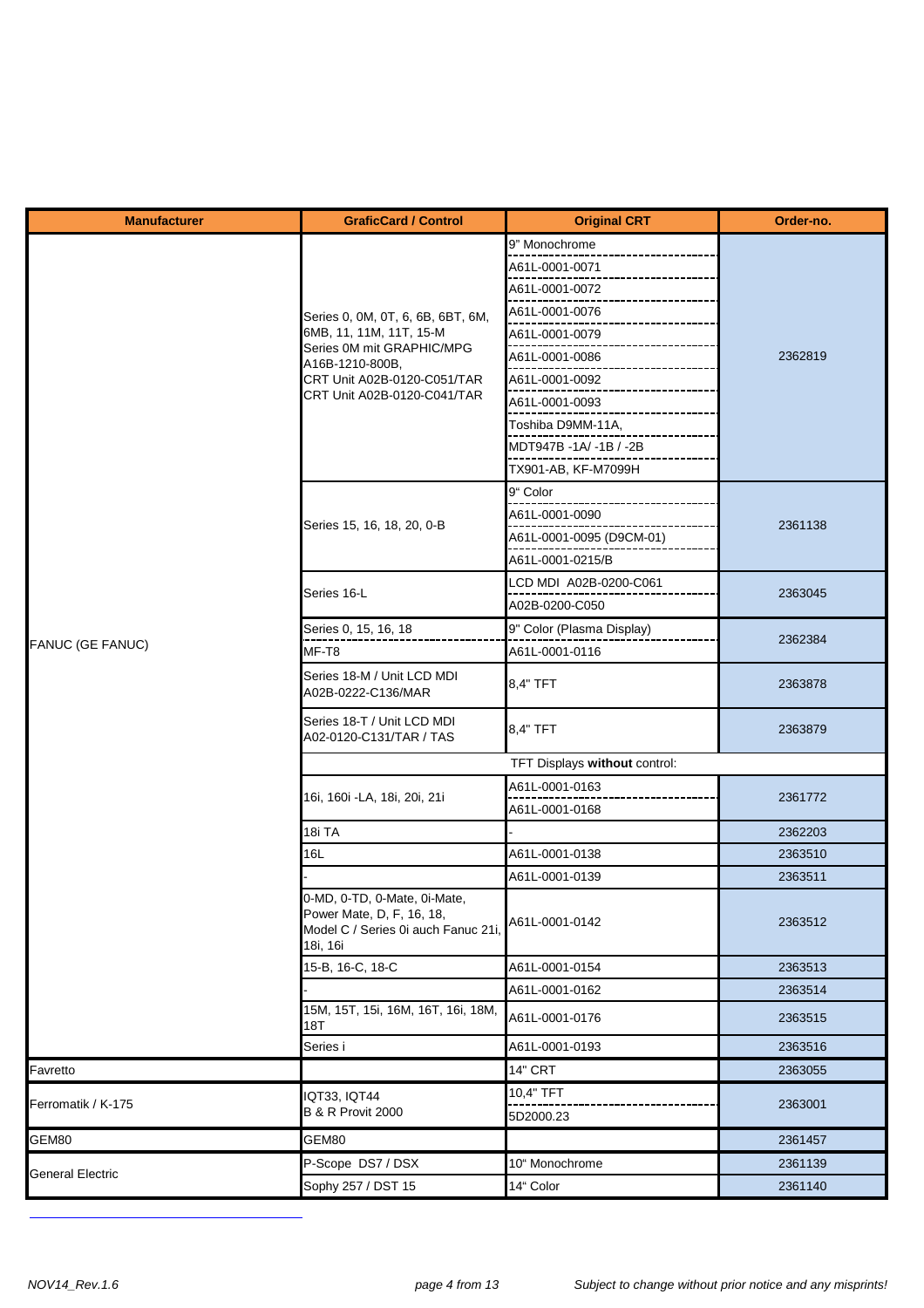| <b>Manufacturer</b>              | <b>GraficCard / Control</b>                                              | <b>Original CRT</b>                       | Order-no.                                                                                    |
|----------------------------------|--------------------------------------------------------------------------|-------------------------------------------|----------------------------------------------------------------------------------------------|
| Gercom                           | <b>IPC</b>                                                               | 14"                                       | 123005                                                                                       |
| Gildemeister CTX 400/500/600     | Eltropilot EPL2 / EPL2.2 / EP90                                          | 14" Color                                 | 2361643                                                                                      |
| Gildemeister NEF / CT20 / CT40   | <b>Eltropilot EPL2</b>                                                   | 14" Color                                 | 2361644                                                                                      |
|                                  | Heidenhain                                                               | 10.4" TFT BFT121G                         | 2363314                                                                                      |
| Gildemeister NEF 320 / 520 / 720 | Manual Plus 4110, 3110                                                   | Heidenhain ID 326 206-05                  | (TFT Display and Inverter without<br>control)                                                |
| Hauser CNC314                    | <b>ELESTA</b>                                                            | 14" Monochrome                            | 2363894                                                                                      |
| <b>Hedelius CB80</b>             | Heidenhain TNC 426 /430                                                  | 15" Farbe (BC120)                         | 2361477                                                                                      |
|                                  | <b>TNC 123</b>                                                           | 8.9" TFT Display<br>SHARP LJ640U32        | 2362981<br>(TFT Display without control)                                                     |
|                                  | TNC 131, 135, 145 / C, 150, 151                                          | 9" Monochrome<br>BE110B / BE111 / BE135   | 2361146                                                                                      |
|                                  | TNC 410M, 426M, 430M, 416                                                | 10.4" TFT BF120                           | 2363048<br>(built-in unit)<br>2363691                                                        |
|                                  |                                                                          | Heidenhain ID 313 506-02                  | (incl. control panel)                                                                        |
|                                  | Manual Plus 4110, 3110                                                   | 9.5" TFT BFT121                           | 2363955<br>(TFT Display without control)                                                     |
|                                  |                                                                          | 12" Mono (yellow) BE411 / B               |                                                                                              |
|                                  | <b>TNC 155</b>                                                           | IDE 226 917 01                            | 2361147                                                                                      |
|                                  |                                                                          | M31-340LM/ED                              |                                                                                              |
|                                  | <b>TNC 355</b>                                                           | 12" Monochrome BE412 / B                  | 2361148                                                                                      |
|                                  | TNC 135, 150 B/Q, 151 B/Q                                                | 12" Mono (amber)<br>BE211, BE211B, BE211F | 2362184                                                                                      |
| <b>HEIDENHAIN</b>                | TNC 234, 246, 2500 / B, 306, 335,<br>351, 355, 360,<br>MAHO CNC 322, 223 | 12" Mono (amber)<br><b>BE212</b>          | 2361559                                                                                      |
|                                  | <b>TNC 223</b>                                                           | 12" Monochrome BE311 / B / F              | 2361149                                                                                      |
|                                  | TNC 332 / TNC 335                                                        | 12" Mono (yellow) BE511                   | 2361157                                                                                      |
|                                  | TNC 406, 407, 415, 425,<br>TNC 426 C / P                                 | 14" Color BC110B                          | 2361150<br>(buit-in unit)<br>2361557<br>(incl. front plate with integrated<br>keyboard)      |
|                                  | TNC 407, 410, 416, 426, 426PB,<br>430, Mill Plus (only 2361477)          | 15" Color BC120                           | 2361451<br>(incl. front plate)<br>2361477<br>(incl. front plate with integrated<br>keyboard) |
|                                  | iTNC530                                                                  | 15" TFT BF150                             |                                                                                              |
|                                  |                                                                          | 15" TFT BF155M                            | 2363729                                                                                      |
|                                  | POSITIP 850                                                              | 12" Mono                                  | 2363535<br>(refitting has to be done by<br>ADM electronic!)                                  |
|                                  | Uni Pro NC 80                                                            | 12" Monochrome                            | 2361263                                                                                      |
| Heller                           | Uni Pro NC 90                                                            | 14" Color                                 | 2361153                                                                                      |
|                                  | uni-Pro CNC 90 / PLT 90                                                  | 10" EL Display LJ64ZU52                   | 2362724                                                                                      |
| <b>Hercules</b>                  | <b>Hercules</b>                                                          | 14" Color                                 | 2361871                                                                                      |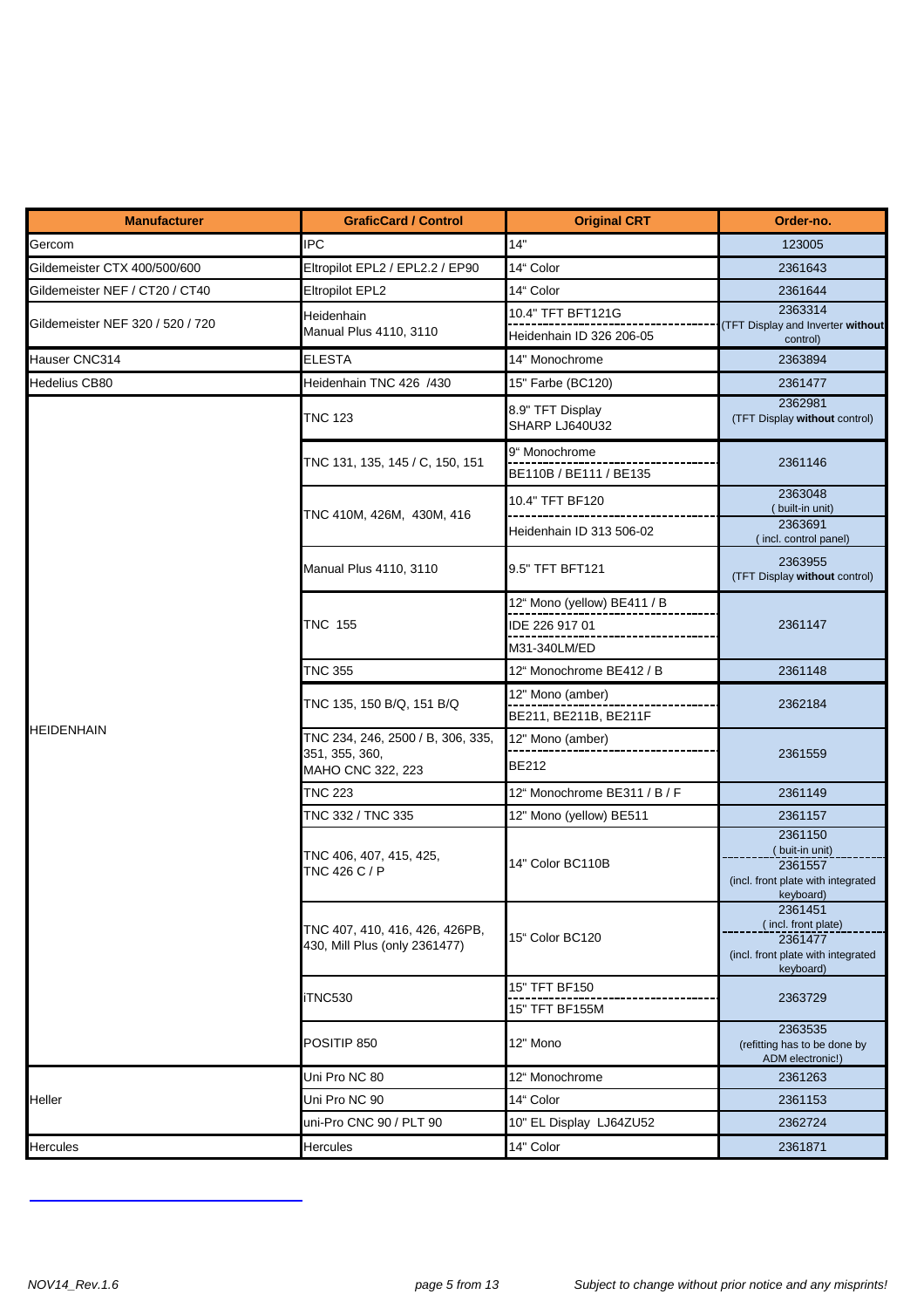| <b>Manufacturer</b>              | <b>GraficCard / Control</b>             | <b>Original CRT</b>               | Order-no.                                |
|----------------------------------|-----------------------------------------|-----------------------------------|------------------------------------------|
| Hermle UWF 721                   | Heidenhain TNC 155, TNC 355             | 12" CRT (BE411 / BE412)           | 2363361                                  |
| Hermle UWF 900 E                 | Heidenhain TNC 355                      | 12" CRT (BE412)                   | 2363365                                  |
| Hermle UWF 900E                  | Heidenhain TNC 407, TNC 415             | 14" CRT (BC 110/B)                | 2363364                                  |
| Hermle UWF 1001                  | Heidenhain CNC 355 C                    | 12" CRT (BE412)                   | 2363911                                  |
| Hermle UWF 1001 H                | Heidenhain TNC 415                      | 14" CRT (BC 110/B)                | 2363366                                  |
| Hermle UWF 1202 H                | Heidenhain TNC 425. TNC 426             | 14" CRT (BC 110/B)                | 2363367                                  |
| Hermle U 740                     | Heidenhain iTNC 530                     | 15" TFT (BF 150)                  | 2363368                                  |
| Heyligenstaedt Heynumat 5        | Philips 3580                            | 12" Color - B3T                   | 123008                                   |
| Hitachi Erodiermaschine          | H CUT 2Q                                | 14" Color                         | 2361909                                  |
| Hitachi Seiki                    | <b>SEICOS MIII</b>                      | 10" EL Display LJ64ZU52           | 2362724                                  |
| Honeywell                        | Operator Interface Panel<br>IWS-1103-HW | 14" Monochrome                    | 2363290                                  |
|                                  | WinMax / Ultimax 4                      | 12.1" TFT                         | 2362734                                  |
| <b>HURCO</b>                     | Ultimax 2                               | <b>12" CRT</b>                    | 2363957                                  |
|                                  |                                         | 12" Color                         |                                          |
| <b>INDEX C200</b>                | Siemens Sinumerik 820                   | 6FX1154-8BC01                     |                                          |
| <b>INDEX Drehmaschine GU1500</b> | Sinumerik 3T 200                        | 6FC3951-5MK                       | 2361236                                  |
|                                  |                                         | Unigraf 512SOF                    |                                          |
|                                  |                                         | 14" Color                         |                                          |
| INDEX C200-8                     | Siemens Sinumerik 880                   | 6FC3988-7AH12                     | 2363105                                  |
| <b>INDEX GS30</b>                | Siemens Sinumerik S3                    | 9/10" Monochrome                  | 2361308                                  |
| JUNG JC 500 CNC-E                | Siemens Sinumerik 805 / 805M            | 12" Mono / 12" Color              | 2361895                                  |
| <b>KARSTENS</b>                  | Eckelmann CNC 83 - BAE                  | 14" Monochrome                    | 2362124                                  |
| Kellenberger                     | KELCO 90                                | <b>14" CRT</b>                    | 2361647                                  |
| <b>KOMEG</b>                     | Messgerät                               | <b>14" CRT</b>                    | 2361154                                  |
|                                  | MC3, MC2                                | 12" / 14" Color                   | 2361155                                  |
| Krauss-Maffei                    | MC4                                     | <b>10" TFT</b>                    | 2363112                                  |
| <b>KUKA</b>                      | KCP, KCP2                               | 7.7" TFT Display<br>SHARP LM8V302 | 2362403<br>(TFT Display without control) |
| Kuraki                           | 15M                                     | A02B-0163-C322                    | 2361135                                  |
| LAM                              | Rainbow 4420                            | <b>14" CRT</b>                    | 2361215                                  |
| Lauffer                          | Rotec                                   | 12" (FMO)                         | 2361356                                  |
| LVD                              | Bedienpanel CADMAN CNC                  | 12" TFT                           | 2363032                                  |
| Mahlo                            | Permaset VMT - 9 B                      | 15" Mono (green)                  | 2363328                                  |
| <b>MAHO</b>                      | Philips CNC 500                         | 14" Color                         | 2361497                                  |
|                                  |                                         | 12" Monochrome BE132B             |                                          |
| MAHO MH 600 W                    | MAHO CNC 234                            | Heidenhain ID 239 602 05          | 2363191                                  |
|                                  |                                         | 12" Monochrome BE512              |                                          |
| <b>MAHO</b>                      | MAHO CNC 234                            | Heidenhain ID 259 537 01          | 2362171                                  |
|                                  |                                         | 12" Monochrome                    |                                          |
| MAHO MH 500 W                    | MAHO CNC 232/132/322/223                | Heidenhain BE132B                 | 2361156                                  |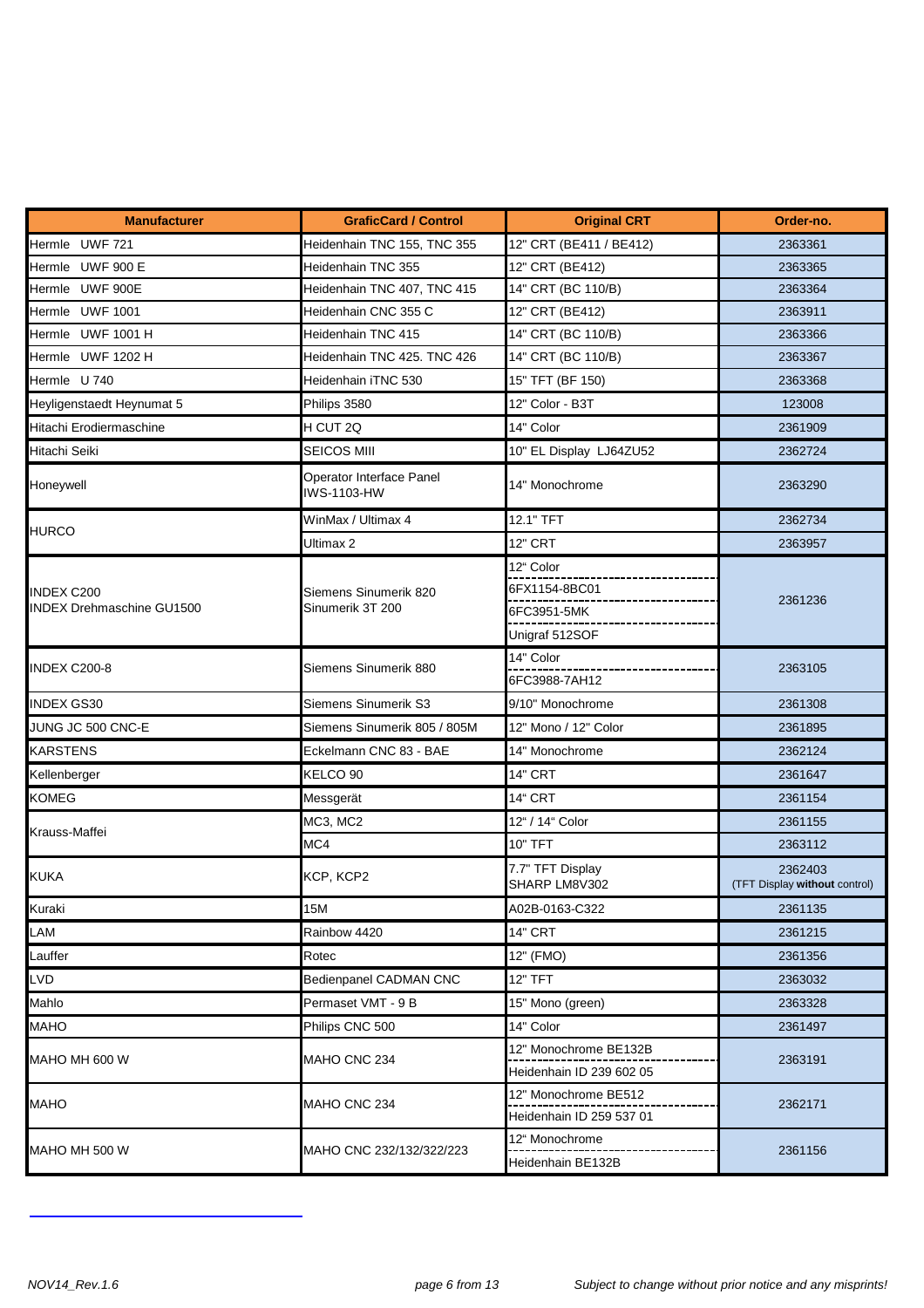| <b>Manufacturer</b>                | <b>GraficCard / Control</b>                                                                                              | <b>Original CRT</b>                                 | Order-no. |  |
|------------------------------------|--------------------------------------------------------------------------------------------------------------------------|-----------------------------------------------------|-----------|--|
|                                    | Heidenhain TNC 332, TNC 335                                                                                              | 12" Mono (yellow) BE511                             | 2361157   |  |
| <b>MAHO</b>                        | Heidenhain TNC 234, 246, 25000                                                                                           | 12" Mono (amber)                                    |           |  |
|                                    | B, 306, 335, 351, 355, 360 MAHO<br>CNC 322, 223                                                                          | Heidenhain BE212                                    | 2361559   |  |
| MAKINO / EDNC 64                   | MGC3, MGE 20                                                                                                             | 14" CRT / 12,1" TFT                                 | 2362827   |  |
|                                    |                                                                                                                          | 14" Color                                           |           |  |
| MAKINO (Le Blond)                  | MC 65 Horizontal Machining Center A61L-0001-0074                                                                         |                                                     | 2361135   |  |
|                                    |                                                                                                                          | <b>TX-1450AB</b>                                    |           |  |
|                                    | E9034                                                                                                                    | 10" Color / Mono                                    | 2361158   |  |
| <b>MARPOSS</b>                     | E9034, E9066                                                                                                             | 12" Color / Mono                                    | 2361159   |  |
|                                    | E9066, E50                                                                                                               | 14" Color                                           | 2361160   |  |
| <b>MAZAK Multiplex</b>             | MP630                                                                                                                    | 9" Mono (green)                                     | 2363041   |  |
|                                    |                                                                                                                          | 12" Mono (green)                                    |           |  |
|                                    |                                                                                                                          | MDT1283, MDT1283-B,                                 |           |  |
|                                    |                                                                                                                          | MDT-962B, MDT-925PS,                                |           |  |
| <b>MAZAK</b>                       |                                                                                                                          | MDT-1216, C-3240LP,                                 |           |  |
| VQC 20 / 40<br>Mazak Quick Turn 20 | Mazatrol T1, M1, M1T                                                                                                     | HMI2-PDB, ME-12PDB,                                 | 2361888   |  |
|                                    |                                                                                                                          | ME-12RDB, TR-120S9C,                                |           |  |
|                                    |                                                                                                                          | TR-120AYC, HM12RDB,                                 |           |  |
|                                    |                                                                                                                          | Matsushita C-3470 NS                                |           |  |
|                                    | MAZATROL CAM M-2, M2, T-2,<br>T PLUS, M PLUS, T32, M32,<br>M32T, M32B, M32+<br>MAZAK M-32, T-32<br>Mitsubishi Meldas 500 | 14" Color / 12" Mono                                |           |  |
|                                    |                                                                                                                          | Mitsubishi C-3470, C-5470                           |           |  |
|                                    |                                                                                                                          | DR-5614, CD-1472-D1M,                               |           |  |
|                                    |                                                                                                                          | CD-1472D1M2, MDT1283B,                              |           |  |
| <b>MAZAK</b><br><b>SQT 200</b>     |                                                                                                                          | CRT12B-TX32B / E                                    |           |  |
| SQT 15MS                           |                                                                                                                          | CDT-14148B/-14148B-1A                               | 2361161   |  |
| <b>VTC-20C</b>                     |                                                                                                                          | KME 26S14019 R,                                     |           |  |
|                                    |                                                                                                                          | 26S-14019L, 26S-14O19C                              |           |  |
|                                    |                                                                                                                          | Hitachi AIQA8DSP40                                  |           |  |
|                                    |                                                                                                                          | 8DSP-40, AQ1A-8DSP40                                |           |  |
|                                    |                                                                                                                          |                                                     | 2361894   |  |
| <b>MAZAK</b>                       | Fusion                                                                                                                   | 10"TFT / Inverter CXA-<br>10"TFT / Inverter NEC 104 | 2363770   |  |
| <b>MCR METRON</b>                  | <b>ECLIPSE</b>                                                                                                           | 14 <sup>"</sup>                                     | 2361162   |  |
|                                    |                                                                                                                          | 14" CRT (BE95)                                      |           |  |
| MIKRON UME 600                     | TNC 360 / 407 / 415 / 410 / 426                                                                                          | KME 26R14M001                                       | 2363130   |  |
|                                    | EUM-1491A Monitor                                                                                                        | 15" Color                                           | 2361163   |  |
| Mitsubishi                         | EUM-1282M Monitor                                                                                                        | 12" Color                                           | 2361120   |  |
| MONFORTS MNC 602-E                 | Siemens Sinumerik 810T                                                                                                   | 9" Monochrome                                       | 2361283   |  |
| <b>MORI SEIKI</b>                  | MORIC MSC-518 (FANUC 18T)                                                                                                | 9.4" TFT / A02B-0200-C115                           | 2363882   |  |
|                                    |                                                                                                                          | A61L-0001-0094                                      |           |  |
| <b>MORI SEIKI SL-20</b>            | Fanuc 15 TF                                                                                                              | TX 1450AB5                                          | 2361135   |  |
|                                    |                                                                                                                          | 12" Monochrome                                      |           |  |
| Motorola                           | LAM 490                                                                                                                  | 25RE-A02 (Kristel)                                  | 2361550   |  |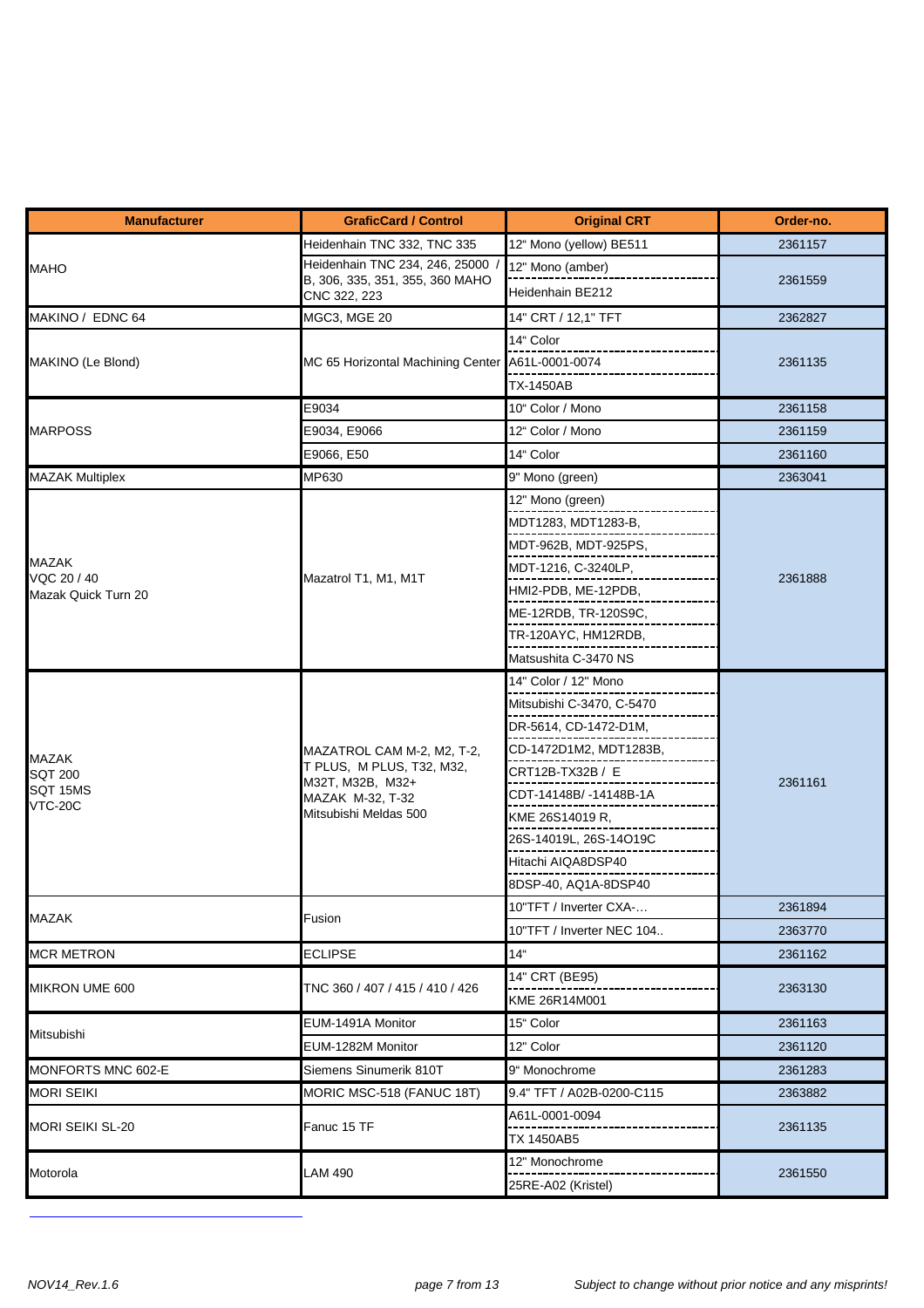| <b>Manufacturer</b>     | <b>GraficCard / Control</b>                     | <b>Original CRT</b>  | Order-no.                                                      |
|-------------------------|-------------------------------------------------|----------------------|----------------------------------------------------------------|
| <b>MSC Multistation</b> |                                                 | 14" Color            | 2362118                                                        |
| muratec / CNC           | Fanuc Seriess 16-P                              | A02B-0200-C071 / MBR | 2361135                                                        |
|                         | OSP 7000 L / M / 700 CNC<br>CONTROL / OSP-U100L | 15" Color<br>CD14JBS | 2361558                                                        |
|                         | OSP 7000 L - GE (Typ LB15 II)                   | 12" Color            | 2362101                                                        |
| <b>OKUMA</b>            | OSP 5000 (Typ MC/LC40)                          | 12" Color            | 2361701                                                        |
|                         | OSP 5020, 5020L (Typ LB15)                      | 12" Color / Mono     | 2361922<br>(built-in unit)<br>2363410<br>(incl. control panel) |
|                         |                                                 | 9" Monochrome        | 2362668                                                        |
| <b>OSAI</b>             | Allen Bradley<br>8600 MC Fast                   | 12" Monochrome       | 2362679                                                        |
|                         |                                                 | 14" Color            | 2362680                                                        |
|                         | CNC 3460 / 3480                                 | 14" Color / 12" Mono | 2361222                                                        |
| Philips                 | CNC 3360                                        |                      | 2361657                                                        |
|                         | <b>CNC 5000</b>                                 | 14" Color            | 2361497                                                        |
|                         | <b>NOVELLUS-Systems</b>                         | 12"                  | 2361549                                                        |
| Reishauer               | <b>RZ</b>                                       | 10" Color            | 2361166                                                        |
|                         | RG, RGB                                         | 10" Monochrome       | 2361167                                                        |
|                         | Safan                                           | 14" Color (Touch)    | 2361928                                                        |
| Safan, Safan CNCL       | Touchscreen TS1 "Banane"                        | 12.1" TFT (Touch)    | 2363980                                                        |
| <b>Schenck RoTec</b>    | <b>CAB 690</b>                                  | 14" Color            | 2361204 (15.1")                                                |
|                         |                                                 |                      | 2361205 (12.1")                                                |
| Schiess-Nassovia        | OPTIMAT CNC 505                                 | 14" Color            | 2363137                                                        |
| Hans Schröder           | POS 800, POS 900                                | 12" Mono / Color     |                                                                |
|                         | B&R Provit 500D3 / Provit 1000                  |                      | 2362154                                                        |
| <b>SEIBU WALTER</b>     | Walter SW-5000 B                                | 12" Mono / 14" Color | 2364351                                                        |
| SIEB & MEYER            | CNC 45.00                                       | 14" Color            | 2361256<br>(with front plate)<br>2361419<br>(Desktop)          |
|                         | AS 230/235/OS 252                               | 9" bis 21" Color     | 2361179                                                        |
|                         | AS256                                           | 12" Monochrome       | 2361168                                                        |
|                         | AVUS 3/4                                        | 12" Monochrome       | 2361169                                                        |
|                         | Bedienfeld WS 510P                              | 9" Monochrom         | 2361283                                                        |
| <b>SIEMENS</b>          |                                                 | 14" Color PM36-C1C   |                                                                |
|                         |                                                 | 6DS3402-8CK          |                                                                |
|                         |                                                 | 6AV8070-1BA00        |                                                                |
|                         | Coros, CP, Cracis                               | 6AV8011-1FE12-1AA0   | 2361181                                                        |
|                         |                                                 | 6AV8011-1FE22-0CA0   |                                                                |
|                         |                                                 | 6AV8021-1FE12-1AA0   |                                                                |
|                         |                                                 | 6DS3402-8CA          |                                                                |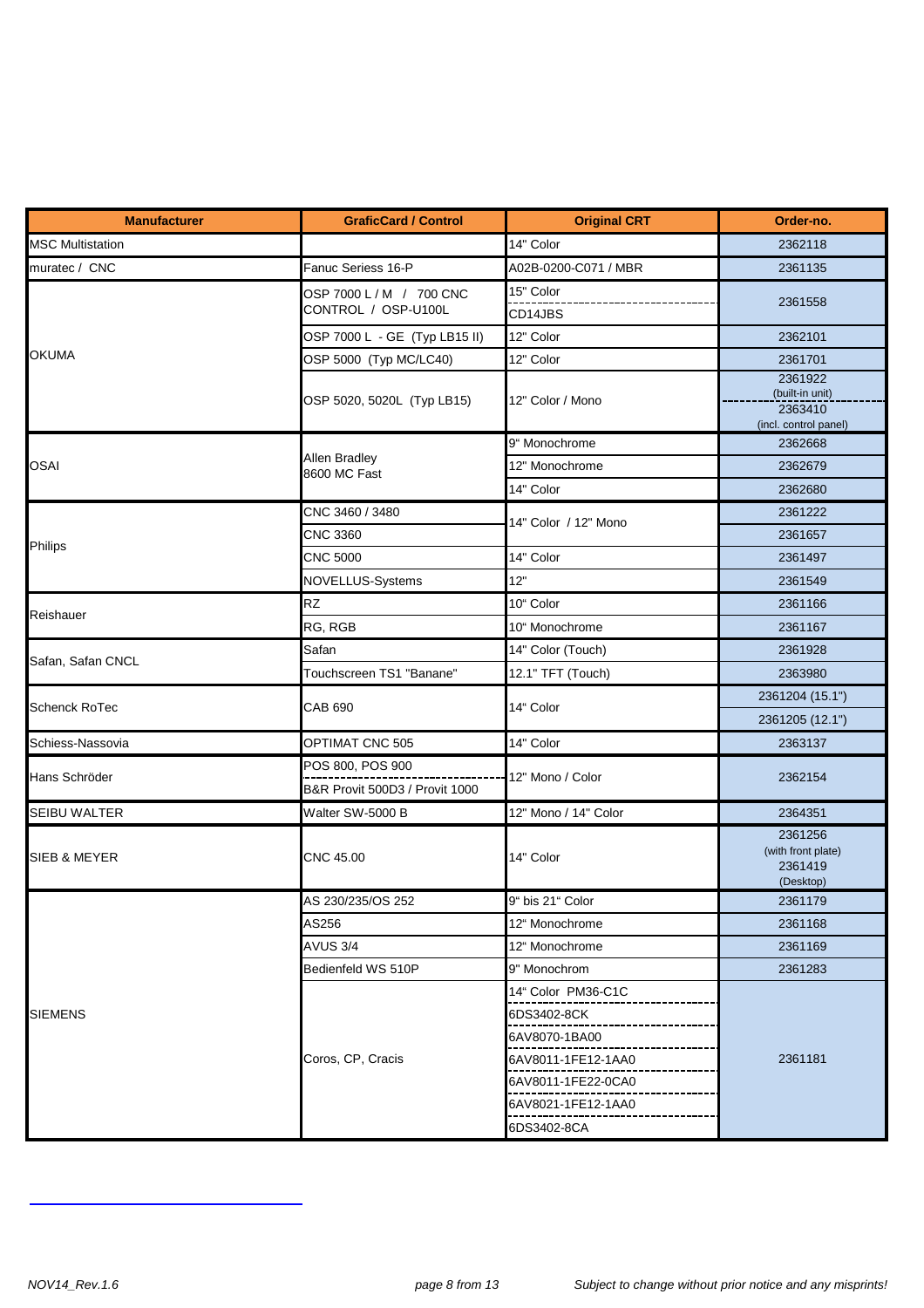| <b>Manufacturer</b> | <b>GraficCard / Control</b>                                                   | <b>Original CRT</b>    | Order-no.             |
|---------------------|-------------------------------------------------------------------------------|------------------------|-----------------------|
|                     |                                                                               | 14" Color PM36-R       | 2361182               |
|                     |                                                                               | 14" Color PM36-D       | 2361183               |
|                     | Coros, CP, Cracis                                                             | PM36/61 IP30           |                       |
|                     |                                                                               | 6AV 8011 IFE 12 1AA0   | 2361184               |
|                     | COROS LS-C                                                                    | 9" bis 21" Color       | 2361170               |
|                     |                                                                               | 6AV8011-1JE22-0DA0     |                       |
|                     | CP 526                                                                        | 9" bis 21" Color       | 2361171               |
|                     | Monitor Panel MP20/M23                                                        | 9" Monochrome          | 2361172               |
|                     | CP526, CP526M                                                                 | 6AV5020-1AC11-1AA0     |                       |
|                     | Monitor Panel MP20/25                                                         | 10" Color              | 2363226               |
|                     | CP526, CP527                                                                  | 6AV5020-1BD11-0BA0     |                       |
|                     | Monitor Panel MP12A-527                                                       | 12" Monochrome         | 2363754               |
|                     | CP526, CP527                                                                  | 6AV1122-1AA00          |                       |
|                     | Monitor Panel MP14B-527                                                       | 14" Color              |                       |
|                     | CP526, CP527                                                                  | 6AV1122-2BA00          | 2363034               |
|                     |                                                                               | DB5-1211AA-0211001     |                       |
|                     |                                                                               | 14" Color - MP40 C36-A |                       |
|                     | S5 - CP526, CP526M, CP527,<br>CP528, CP581, CRACIS, COROS,                    | 6AV5040-1BF12-0BA0     | 2361384               |
|                     | <b>TELEPERM</b>                                                               | 6AV5040-1BF12-1AA0     |                       |
|                     |                                                                               | 6AV5040-1BF12-0BA1     |                       |
| <b>SIEMENS</b>      | S5 - CP526, CP526M, CP527,<br>CP528, CP581, CRACIS, COROS,<br><b>TELEPERM</b> | 14" Color - MP40/C36-B |                       |
|                     |                                                                               | 6AV5040-1BF41-0AA0     | 2361173               |
|                     |                                                                               | 6AV5040-1BF41-0BC0     |                       |
|                     | <b>CP 527</b>                                                                 | 10" bis 21" Color      | 2361174               |
|                     | CP 527                                                                        | 17" Color              | 2361175               |
|                     | CP 528                                                                        | 10" bis 21" Color      | 2361176               |
|                     | CP 581                                                                        | 14" bis 21"            | 2361177               |
|                     | DS 078 Teleperm                                                               | 10" bis 21"            | 2361178               |
|                     | DS078 inkl. Lichtgriffel                                                      | 19" bis 24" Color      | 2363465               |
|                     | Mona S5                                                                       | 10" bis 21" Color      | 2361179               |
|                     |                                                                               | 14"/15" Color          |                       |
|                     |                                                                               | <b>PM36/C1D</b>        |                       |
|                     |                                                                               | 6DS34040BB00           | 2361180               |
|                     | MONA-C (Braumat)                                                              | C79145-A3033-A3        | (15" Desktop-Version) |
|                     |                                                                               | 6AV1472-0AA00          |                       |
|                     |                                                                               | 6AV8511-1FD21-2CA0     |                       |
|                     |                                                                               | 6AV8511-1HE52-3AA0     |                       |
|                     | PC 32 F                                                                       | 10" TOSHIBA Display    | 2361185               |
|                     | Prokon 1, 2,3                                                                 | 10" bis 21"            | 2361186               |
|                     | SCD1515-E                                                                     | <b>15" TFT</b>         | 2363221               |
|                     |                                                                               | 6GF6230-4MV            |                       |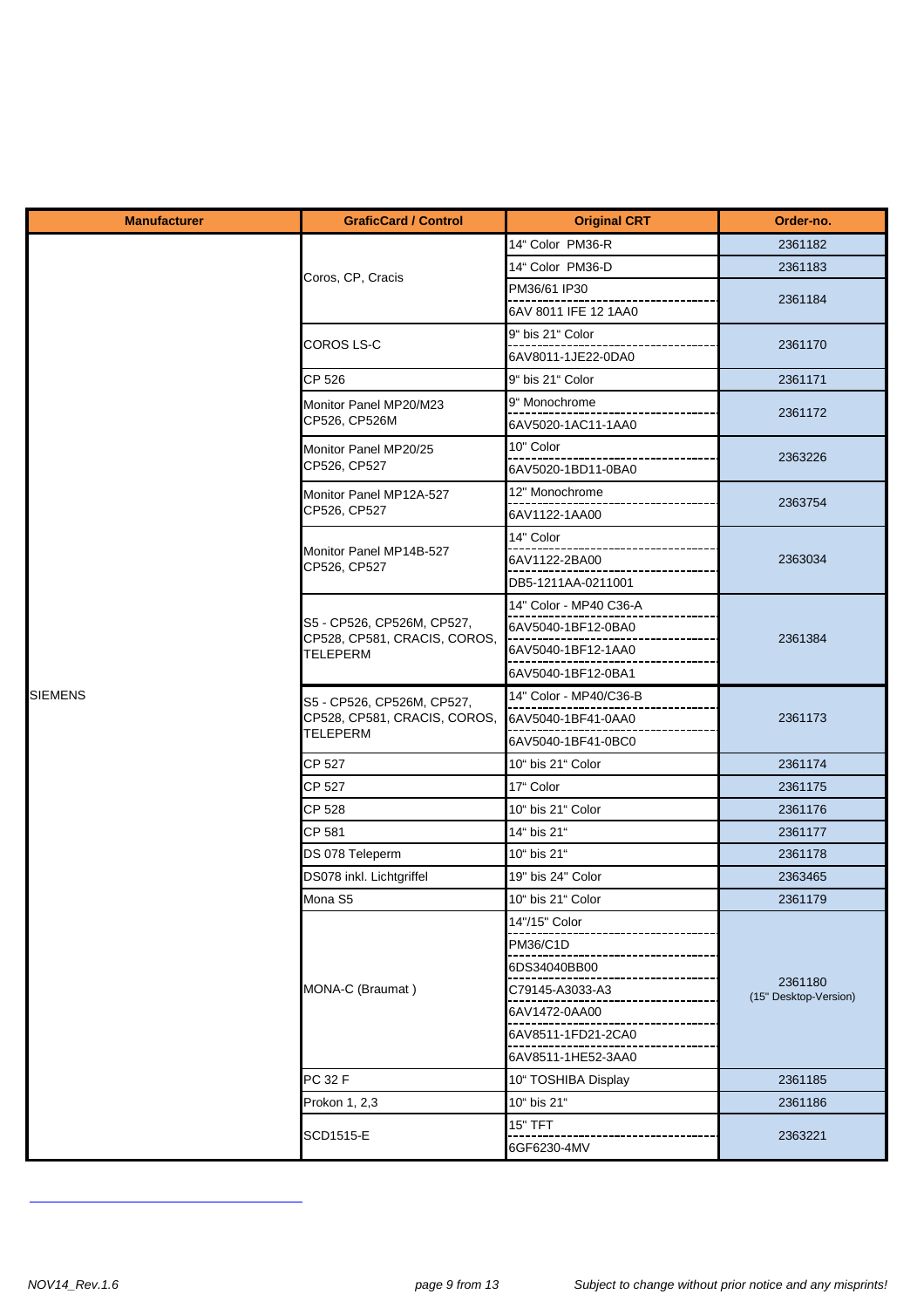| <b>Manufacturer</b> | <b>GraficCard / Control</b>                                  | <b>Original CRT</b>     | Order-no.                        |
|---------------------|--------------------------------------------------------------|-------------------------|----------------------------------|
|                     |                                                              | 19" bis 21" Color       |                                  |
|                     |                                                              | PM51/C2                 |                                  |
|                     |                                                              | 6AV8011-1JE22-0DA0      | 2361335<br>(19" Desktop-Version) |
|                     | Simatic S5                                                   | 6AV8011-1JE22-0FA0      |                                  |
|                     | AS220, AS230, AS235, AS256,                                  | 6AV8021-1JE22-0CA0      |                                  |
|                     | AVUS 3/4, CP 526, CP 527, CP<br>528, CP 581, COROS LS/A/B/C, | <b>PM54/C2</b>          |                                  |
|                     | DS078, DISIT, DIMOS GRACIS S5                                | 6AV8011-1LE62-0KA0      |                                  |
|                     |                                                              | SCM2140: 6GF6100-1BV    |                                  |
|                     |                                                              | SCD 1815-I: 6GF6220-1MV |                                  |
|                     |                                                              | C79145-A-3047-A6        |                                  |
|                     | Teleperm S5 + M                                              | 10" bis 21"             | 2361178                          |
|                     | VDU 2000 Coros                                               |                         |                                  |
|                     | <b>VISRAM</b>                                                | 12" Monchrome           | 2361187                          |
|                     |                                                              | 14" bis 21"             | 2361195                          |
| <b>SIEMENS</b>      | <b>WF 470</b>                                                |                         | 2361189                          |
|                     |                                                              | WS400-50                | 2361190                          |
|                     |                                                              | 6FM1450-1BB11           | 2361191                          |
|                     | <b>WF470</b>                                                 | 9" Monochrome           | 2361192                          |
|                     |                                                              | 6FM1420-1BA02           |                                  |
|                     |                                                              | 14" Color               | 2361194                          |
|                     |                                                              | C79145-A-3032-A22       |                                  |
|                     | WF 480 Gracis                                                | 14" bis 21" Color       | 2361196                          |
|                     |                                                              | 9" Monochrome           | 2363021                          |
|                     | WS 400-22<br>Graphic board 6FM1470-4AA25                     | 6FM1496-2DA22           |                                  |
|                     |                                                              | 6FM1 422-1AA00          |                                  |
|                     |                                                              | 9" Color                |                                  |
|                     | WS 400-20                                                    | 6FM1496-2BA22           | 2362854                          |
|                     | Graphic board 6FM1470-4AA25                                  | 6FM1420-1AA00           |                                  |
|                     |                                                              | 6FM1 420-1BA00          |                                  |
|                     |                                                              | 9/10" Monochrome        |                                  |
|                     |                                                              | 6FC3888-5MB /-5MD       |                                  |
|                     |                                                              | 6FC3888-5MC25 (10")     |                                  |
|                     |                                                              | 6FC3988-5MC5            |                                  |
| SIEMENS / SINUMERIK | <b>SINUMERIK S3</b><br>System 3/3M/3TE                       | 6FC3988-7AF01           | 2364039                          |
|                     |                                                              | 6FC3981-7DP             |                                  |
|                     |                                                              | 6FC39884-7DS (sampo)    |                                  |
|                     |                                                              | 6FC3157-0FA-Z (Weiler)  |                                  |
|                     |                                                              | QDM-9WD-120             |                                  |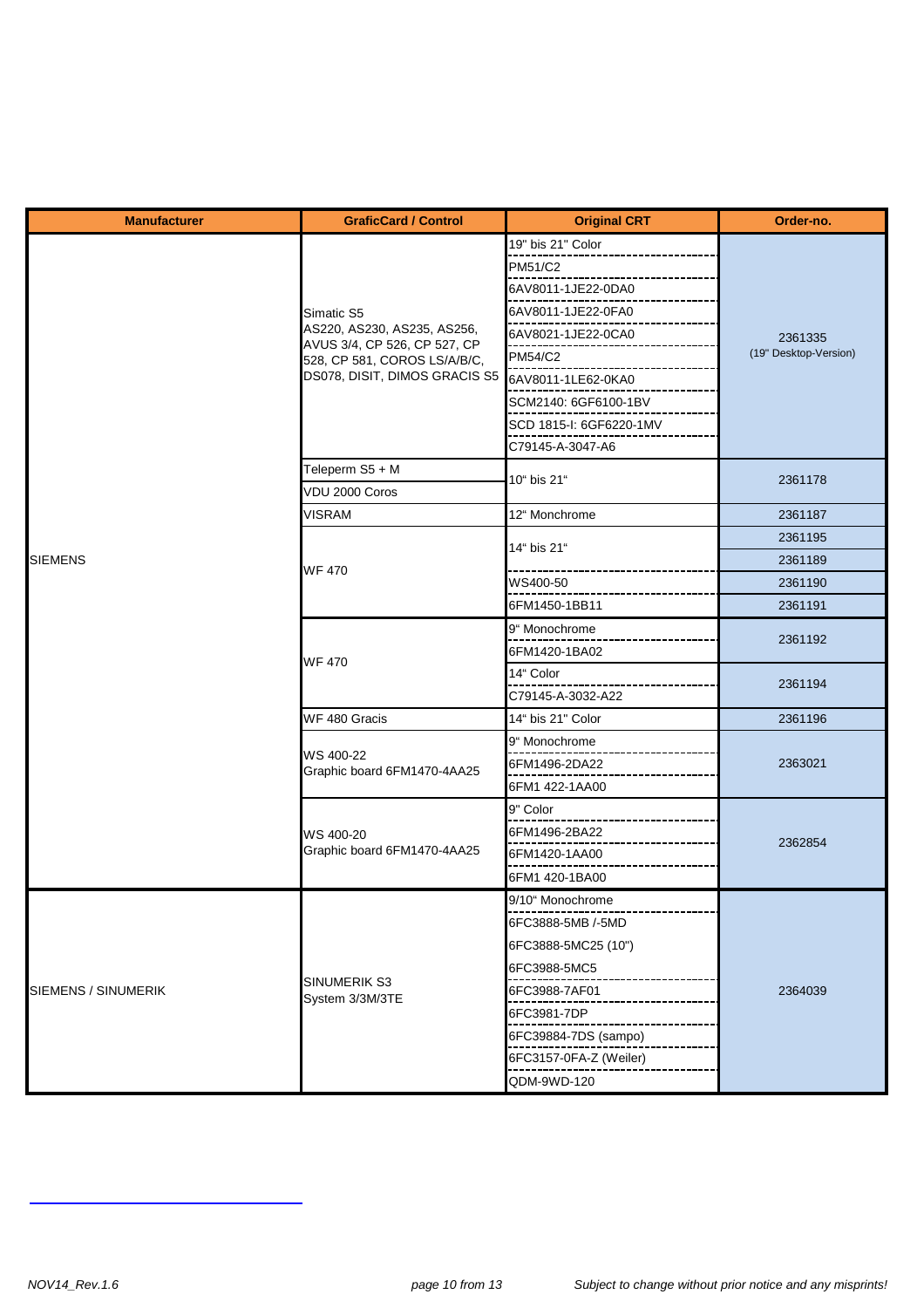| <b>Manufacturer</b>      | <b>GraficCard / Control</b>                                                                          | <b>Original CRT</b>     | Order-no.                 |
|--------------------------|------------------------------------------------------------------------------------------------------|-------------------------|---------------------------|
|                          |                                                                                                      | 12" Color / 12" Mono    |                           |
|                          |                                                                                                      | 6FC4600-0AR04           | 2361895<br>TFT-size 10.4" |
|                          | SINUMERIK 805 / 805M                                                                                 | 6FC4600-0AR01           |                           |
|                          | VDF Boehringer DUS 560                                                                               | 6FC4600-0AR20           | 2363037                   |
|                          |                                                                                                      | 6FM2805-4AR50           | TFT-size 12.1"            |
|                          |                                                                                                      | MAM32-12                |                           |
|                          |                                                                                                      | 9" Monochrome           |                           |
|                          |                                                                                                      | 6FC3984-7CD /-7CD01     | 2361494                   |
|                          |                                                                                                      | 6FC3984-7CD81 /-7CD82   | incl. control keyboard    |
|                          |                                                                                                      | 6FX1130-0BB01           | (6FX1130-0BB01)           |
|                          | SINUMERIK 810GA / GA.2,                                                                              | 6FC3988-7AF01           |                           |
|                          | 810M, 810T, 810T GA.3                                                                                | 6FM1510-1AA-Z           | 2364039                   |
|                          |                                                                                                      | 6FC3551-1AC-Z           | built-in unit             |
|                          |                                                                                                      | 6FC3821-2AC-Z           |                           |
|                          |                                                                                                      | 6FC3541-0AC-Z           |                           |
|                          |                                                                                                      | 3N/ME A1507529          |                           |
|                          | SINUMERIK 810 und S3                                                                                 | 9"/10" Monochrom        | 2364039                   |
|                          | SINUMERIK 820<br>SINUMERIK 820M GA.3<br>SINUMERIK 820T GA.3<br>SINUMERIK 850<br>SINUMERIK 880 / 880G | 12" Color / SM-1200     |                           |
|                          |                                                                                                      | 6FC3481-0AA-Z           |                           |
|                          |                                                                                                      | 6FC988-7AH20            |                           |
| <b>SIEMENS SINUMERIK</b> |                                                                                                      | 6FC3561-1AC-Z           |                           |
|                          |                                                                                                      | 6FC3801-0AC-Z           |                           |
|                          |                                                                                                      | 6FC3261-1AC-Z           |                           |
|                          |                                                                                                      | 6FC3981-7DT             |                           |
|                          |                                                                                                      | 6FC3981-7DU             | 2361199                   |
|                          |                                                                                                      | 6FC3981-7EG10           |                           |
|                          |                                                                                                      | 6FC3988-7AM20           |                           |
|                          |                                                                                                      | 6FC3988-7AG / AW        |                           |
|                          |                                                                                                      | 6FC3988-7AH12 / 13 / 14 |                           |
|                          |                                                                                                      | Grafikk. 6F11126-1AA03  |                           |
|                          |                                                                                                      | 6FC 3986-3AU (RGB)      |                           |
|                          |                                                                                                      | 14" Color               |                           |
|                          | SINUMERIK 840C                                                                                       | 6FC5103-0AB01-0AA2      | 2361201                   |
|                          |                                                                                                      | 14" Color               |                           |
|                          | SINUMERIK 840C / 840CE                                                                               | 6FC5103-0AB01-0AA1      | 2361509                   |
|                          | SINUMERIK 840D                                                                                       | 14" Color               |                           |
|                          | Operator Panel OP031                                                                                 | 6FC5203-0AB10-0AA0      | 2361202                   |
|                          | SINUMERIK 840D MMC100.2                                                                              | 6FC5210-0DA00-1AA0      | 2361210                   |
|                          | SINUMERIK 840 D                                                                                      | 14" Color               |                           |
|                          | Operator Panel OP032                                                                                 | 6FC5203-0AB20-0AA0      | 2364149                   |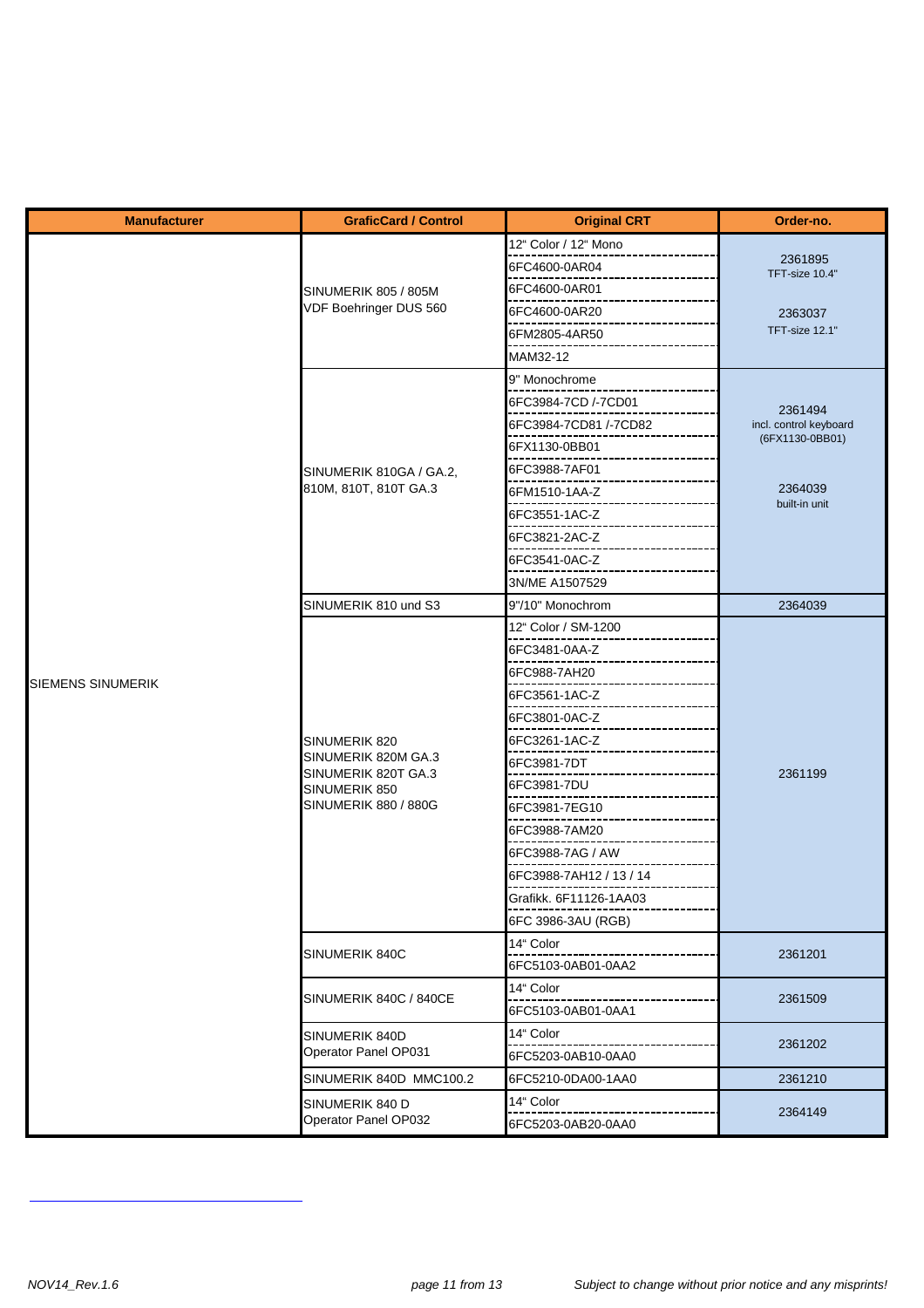| <b>Manufacturer</b>                                              | <b>GraficCard / Control</b>                                                    | <b>Original CRT</b>             | Order-no. |
|------------------------------------------------------------------|--------------------------------------------------------------------------------|---------------------------------|-----------|
|                                                                  | TFT Displays without control:                                                  |                                 |           |
|                                                                  |                                                                                | 10.4" Display LTM10C209A        |           |
|                                                                  |                                                                                | 6FC5247-0AA16-0AA1              |           |
|                                                                  | SINUMERIK 810D / 840C /                                                        | 6FC5203-0AB11-0AA2              |           |
|                                                                  | 840D, 840D MMC 100.2,                                                          | 6FC5203-0AB20-1AA0              |           |
|                                                                  | 840D MMC 103                                                                   | 6FC5203-0AB50-0AA2              | 2364009   |
|                                                                  | Operator Panel OP031, 032S                                                     | 6FC5210-0DA00-1AA1              |           |
|                                                                  |                                                                                | 6FC5210-0DA20-2AA1              |           |
|                                                                  |                                                                                | 6FC5210-0DA20-1AA0              |           |
|                                                                  |                                                                                | 10.4" Display                   |           |
| <b>SIEMENS SINUMERIK</b>                                         | SINUMERIK 810D/840D PCU20                                                      | 6FC5210-0DF00-0AA0              | 2363631   |
|                                                                  | SINUMERIK 840D OP031                                                           | 10.4" Display                   | 2363227   |
|                                                                  |                                                                                | 6FC5203-0AF00-0AA1              |           |
|                                                                  | SINUMERIK 840C/840CE                                                           | 10.4" Display                   | 2362484   |
|                                                                  |                                                                                | 6FC5103-0AB03-0AA3              |           |
|                                                                  | SINUMERIK 840D OP031,                                                          | 9.4" Display                    |           |
|                                                                  | SINUMERIK 840C/840CE,                                                          | 6FC5203-0AB11-0AA1              | 2362148   |
|                                                                  | <b>INDEX G200</b>                                                              | 6FC5103-0AB03-0AA2              |           |
|                                                                  | SINUMERIK OP031<br>FM-NC/810D/DE/840D/DE                                       | 9.4" / 9.5" Display             | 2363307   |
|                                                                  |                                                                                | 6FC5203-0AB10-0AA0              |           |
| Sodick / EDM                                                     | Control LQ-1, EX-21,<br>MARK 20, MARK 21, MARK 25,<br>Mark EX, NF2-40, Mark XI | 14" Color                       | 2361206   |
| STORK CDS (12V DC)                                               | CDS 85, Novapax MPS 90                                                         |                                 | 2361207   |
| STORK CDS (230V AC)                                              | CDS 285, 385, 485, 500                                                         | 12" Color                       | 2361208   |
| Toshiba BMC 100E                                                 | CNC Tosnuc 800                                                                 | 12" Monochrome                  | 2361888   |
|                                                                  |                                                                                | 14" Color                       |           |
| <b>TRAUB</b>                                                     | TX-8D, TNA300, TND400 TX8                                                      | KME 26S14019R                   | 2362872   |
| Trumpf Trumatic 120, 235, 240, 240rot,<br>500 Rotation (TC 500R) | Bosch CC200, CC220                                                             | 12" Monochrome                  | 2363422   |
| Trumpf Trumatic 500 Rotation (TC 500R)                           | <b>Bosch Trumagraph</b>                                                        | 12" Monochrome<br>MM12005U-255B | 2361122   |
| Trumpf Trumatic V50                                              | Delem                                                                          | 12" Color                       | 2361241   |
|                                                                  |                                                                                | <b>12" TFT</b>                  | 2363296   |
| Trumpf 6000                                                      | Sinumerik Operator Panelfront                                                  | 6FC5203-0AF52-0AA0              | (Kit)     |
|                                                                  |                                                                                | 12" Color                       |           |
| <b>VDF BOEHRINGER DUS 560</b>                                    | Siemens 805                                                                    | 6FC4600-0AR50                   | 2361895   |
| Voumard 200CNC                                                   | Grossenbacher FMS5-88                                                          | 14" Color                       | 2361209   |
| <b>WALTER</b>                                                    | Walter Exeron 400                                                              | 12" Color                       | 2363208   |
| Weiler Voest Alpine Steinel                                      | Typ E50                                                                        | 6FC4600-0AR50                   | 2361434   |